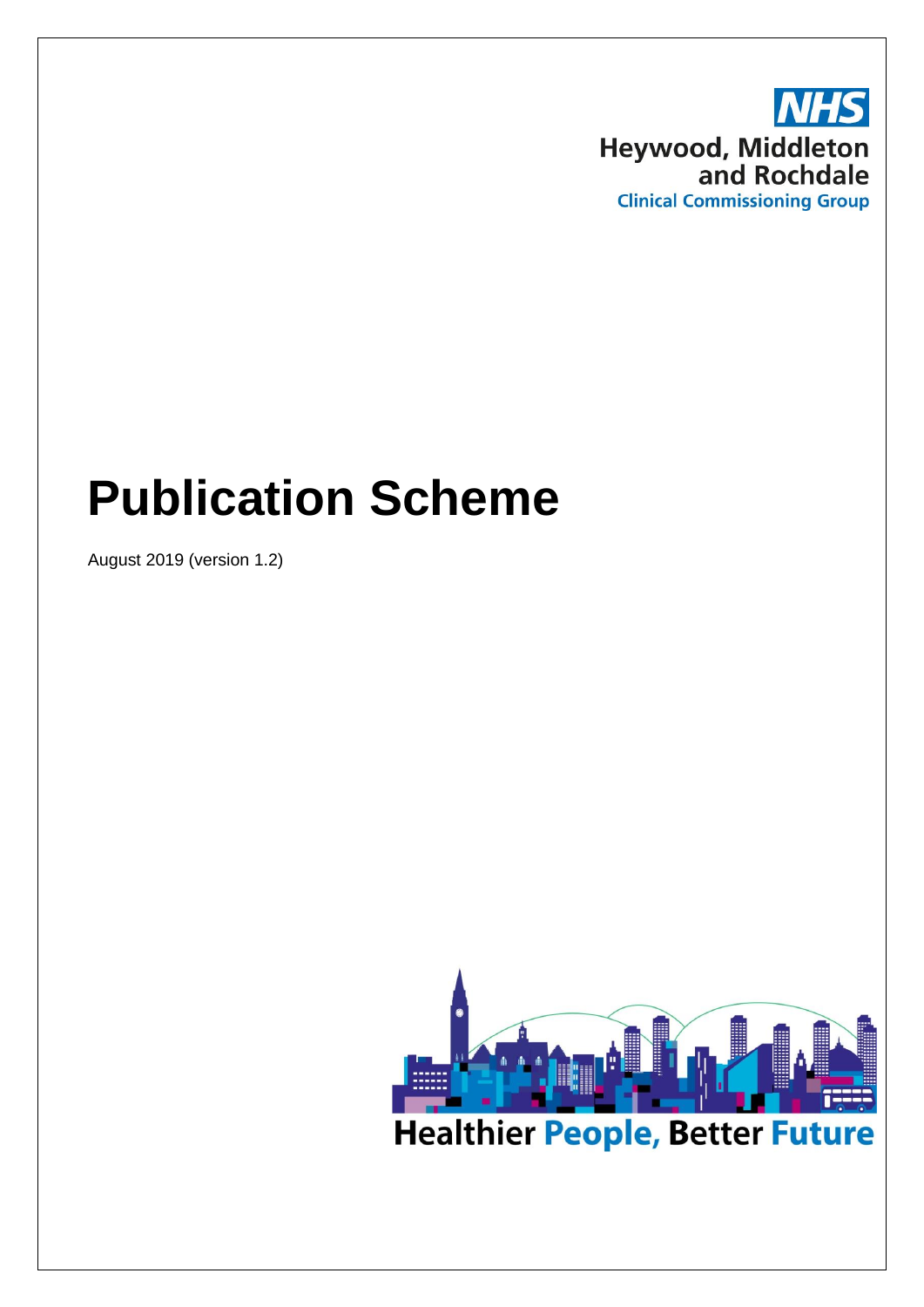# **Introduction**

This is the NHS Heywood, Middleton & Rochdale (HMR) CCG's 'Guide to Information', which lists the information that we routinely publish to fulfil our obligations under section 19, Freedom of Information Act 2000. Our publication scheme follows the Information Commissioner's model publication scheme for public authorities.

If you cannot find what you want through this scheme, or on our website, you can find out how to make a Freedom of Information request [here.](https://www.hmr.nhs.uk/get-in-touch/freedom-of-information)

#### **What is a Publication Scheme?**

The Freedom of Information Act 2000 (FOI Act) requires public authorities to adopt and maintain a publication scheme, the purpose of which is to:

- Specify the classes of information we have committed to publish:
- Say how we will make that information available;
- Say whether the information is available free of charge or on payment;

Most of the information covered by our publication scheme will be made available on this website. If you need information in an alternative format, we will do all we can to help.

#### **Publication Scheme Classes**

The Information Commissioners Office (ICO) has identified seven classes of information which should be published by public bodies and describes the type of information that should be provided under these classes. Please [click here](https://ico.org.uk/media/for-organisations/documents/1220/definition-document-health-bodies-in-england.pdf) for more information.

#### **Who we are and what we do**

NHS Heywood, Middleton and Rochdale Clinical Commissioning Group commissions healthcare services on behalf of the patients and public in the Rochdale Borough. The CCG is a corporate body established by NHS England on 1 April 2013 under the National Health Service Act 2006 (as amended).

The CCG is responsible for the planning and commissioning of healthcare services for the Rochdale Borough. It is a membership organisation of 33 GP contracts delivered over 39 sites. [click here](https://www.hmr.nhs.uk/your-health/gp-member-practices) for more information.

The CCG commissions healthcare services on behalf of the patients and public it serves – approximately 235,797 people (NHS Digital, March 2019) who are registered with GPs across four townships – Heywood, Middleton, Rochdale and the Pennines. The governance principles and membership are detailed in the NHS HMR CCG Constitution.

The structure of the NHS after April 2013 (NHS England, Understanding the New NHS, 2014) provides a more detailed explanation of the duties and responsibilities of CCGs. For more information, please visit the [NHS England website.](https://www.england.nhs.uk/)

#### **What we spend and how we spend it**

NHS Heywood, Middleton and Rochdale Clinical Commissioning Group places considerable emphasis upon ensuring probity and transparency in the exercise of its financial responsibilities. This is evidenced by the conduct of committees and the importance given to making sure that all staff are aware of, and perform to, the expected standards of financial behaviour.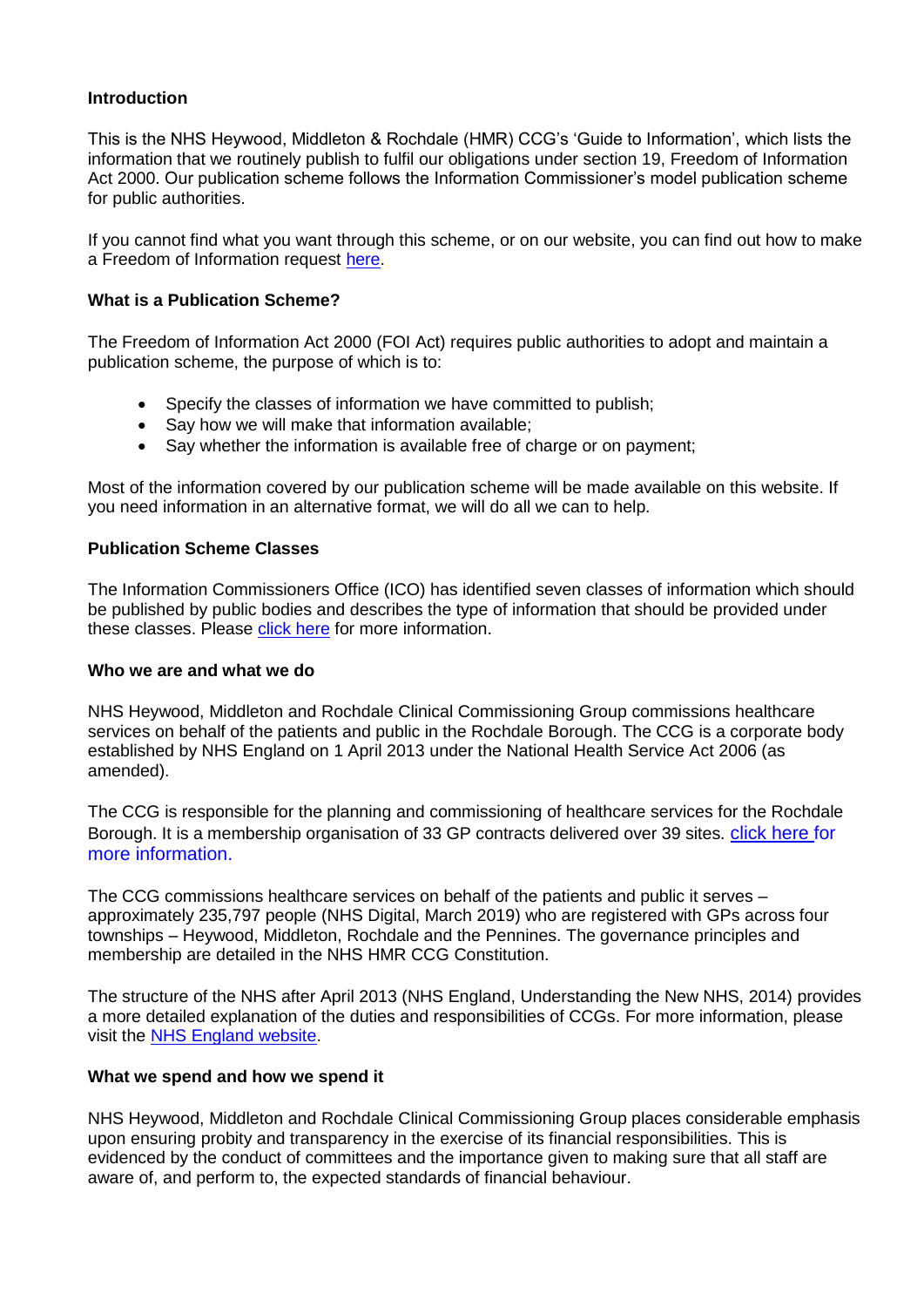NHS Heywood, Middleton and Rochdale Clinical Commissioning Group's Annual Report and financial accounts are published annually in June each year and can be viewed [here.](https://www.hmr.nhs.uk/policies-plans-and-reports/annual-reports-and-accounts)

A finance update report is presented to the Governing Body meeting when they meet bi-monthly. To view Governing Body reports [click here.](https://www.hmr.nhs.uk/meetings/governing-body/gb-17-18-and-18-19-papers-ratified-mins-public-questions-and-responses)

As part of the Government's commitment to transparency in expenditure, we publish monthly reports on our website for any financial transactions of spending over £25,000. This information can be found [here.](https://www.hmr.nhs.uk/policies-plans-and-reports/spend-over-25k)

# **What our priorities are and how we are doing**

NHS HMR CCG, along with Rochdale Borough Council, develop an integrated commissioning business plan which covers all areas as set out in Rochdale's Locality/Transformation Plan. NHS HMR CCG's Strategic Objectives are listed below:

- SO1: To be a high performing CCG, deliver our statutory duties and use our available resources innovatively to deliver the best outcomes for our population.
- SO2: To deliver on the outcomes of the Locality Plan in respect of **Prevention and Access** (Prevention and Self Care)
- SO3: To deliver on the outcomes of the Locality Plan in respect of **Neighbourhoods & Primary Care** (Getting help in the Community)
- SO4: To deliver on the outcomes of the Locality Plan in respect of **In Hospital - Planned** (Getting more help)
- SO5: To deliver on the outcomes of the Locality Plan in respect of **In Hospital - Urgent Care** (Getting more help)
- SO6: To deliver on the outcomes of the Locality Plan in respect of **Children, young people and families**
- SO7: To deliver on the outcomes of the Locality Plan in respect of **Mental Health**

Delivery against the Strategic Objectives is reported to the Integrated Commissioning Board (ICB) monthly. ICB is a shared governance arrangement and has delegated authority from both NHS HMR CCG Governing Body and Rochdale Borough Council Cabinet for the pooled budget between health and social care. This, in conjunction with the presentation of the assurance framework and risk register provides NHS HMR CCG and Rochdale Borough Council with the appropriate monitoring tools to ensure delivery of the plan.

NHS HMR CCG is held to account by NHS England for the delivery of the Forward View: NHS planning guidance 2015-16 – 2019-20 and sets out for each measure; definitions, monitoring, accountability, planning requirements and performance indicators.

Quarterly checkpoint meetings take place with Greater Manchester Health and Social Care Partnership in order for NHS HMR CCG to provide assurance that actions are in place to deliver against key lines of enquiry that have been reported as a concern.

# **How we make decisions**

NHS HMR CCG was granted full authorisation from NHS England in 2013 and was licenced without conditions. This was part of the government's national reform of the NHS, which saw primary care trusts (PCT's) closed down, and the creation of GP-led clinical commissioning groups.

The CCG's arrangements for governance and decision making are set out in our Constitution. The constitution sets out the arrangements made by NHS Heywood, Middleton and Rochdale Clinical Commissioning Group to meet its responsibilities for commissioning care for the people of the borough. It describes the governing principles, rules and procedures that will be established to ensure probity and accountability in the day to day running of NHS Heywood, Middleton and Rochdale Clinical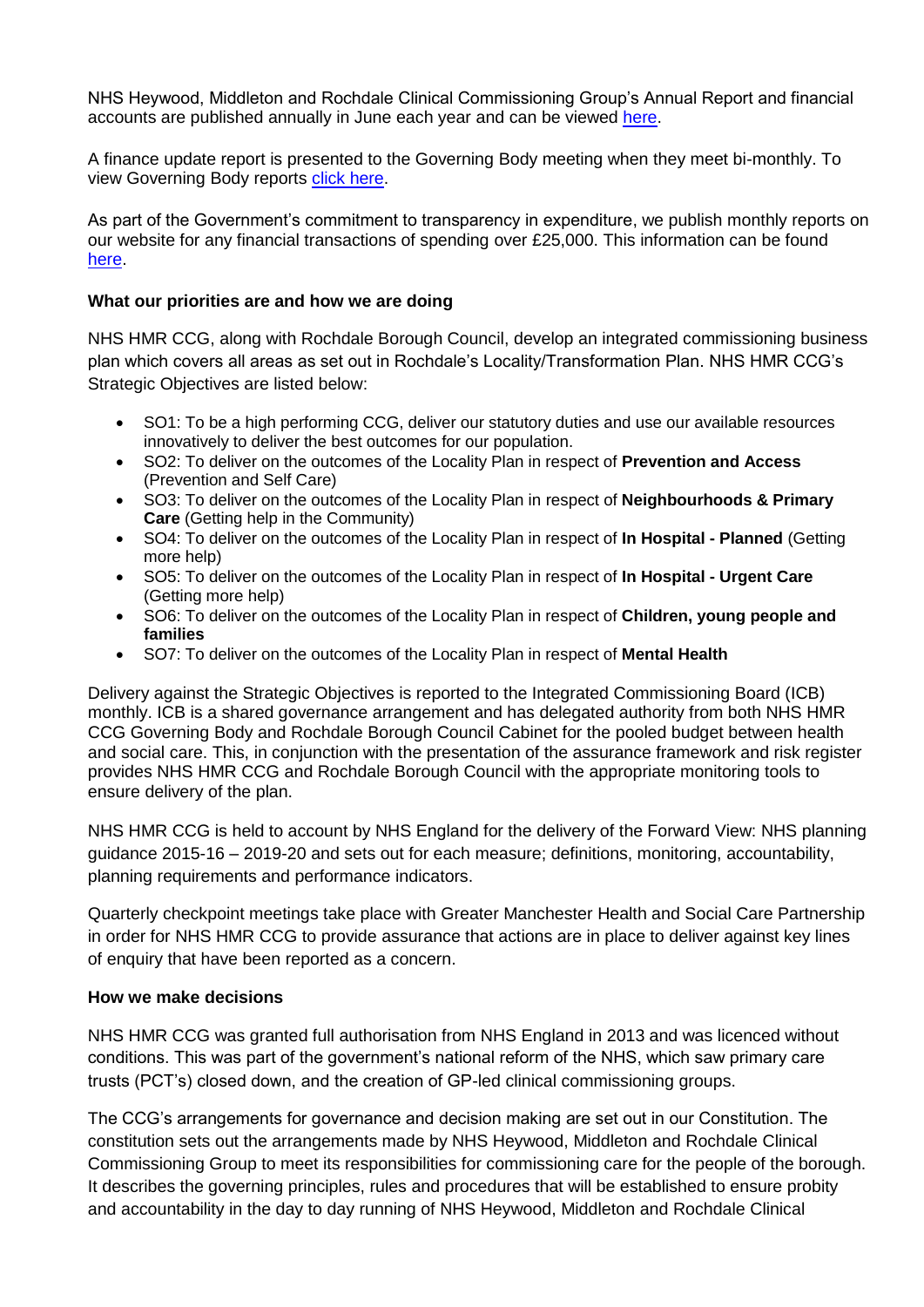Commissioning Group, to ensure that decisions are taken in an open and transparent way and that the interests of patients and the public remain central to everything that the CCG does.

Decisions about everything from policies to which health services will be commissioned are made by the Governing Body which is led by local GP Chair, Dr Chris Duffy and includes the Accountable Chief Officer and a team of clinical and managerial executives, alongside representatives from partners including Rochdale Borough Council and Healthwatch Rochdale. The governance principles and membership are detailed in the [Constitution.](https://www.hmr.nhs.uk/download/our_organisation/policies_plans_and_reports/Constitution_V13_Approved_by_NHS_England_June_2017.pdf)

# **Our policies and procedures**

Please view our Policies, Plans and Reports section on our website [here.](https://www.hmr.nhs.uk/policies-plans-and-reports)

# **Lists and registers**

The CCG publishes the following registers:

- Declarations of Interest
- Conflicts of Interest
- Procurement Register
- Gifts and Hospitality
- Spending over £25,000

The above registers can be found on the CCG website [here.](https://www.hmr.nhs.uk/policies-plans-and-reports/declarations-of-interest)

# **The service we offer**

We are a commissioning organisation, therefore we do not directly provide any services. We commission a range of services for the people of Heywood, Middleton and Rochdale.

Our GP members provide general practice services. To view a map of CCG practices please [click here.](https://www.hmr.nhs.uk/your-health/gp-member-practices)

# **Charges which may be made for information published under this scheme**

The purpose of this scheme is to make the maximum amount of information readily available at minimum inconvenience and cost to the public. Charges made for routinely published material will be justified, transparent and kept to a minimum. Material which is published and accessed on our website will be provided free of charge. Charges may be made for information which is subject to a charging regime specified by Parliament.

Charges may be made for actual disbursements incurred such as:

- photocopying
- postage and packaging
- the costs directly incurred as a result of viewing information

Charges may also be made for information provided under this scheme where we are legally authorised, or we are justified to do so (including the general principles of the right of access to information held by public bodies).

Charges may also be made for making datasets (or parts of datasets) that are relevant copyright works available for re-use. These charges will be in accordance with the terms of the Re-use of Public Sector Information Regulations 2015, where they apply, or with regulations made under section 11B of the Freedom of Information Act, or with other statutory powers of the CCG.

If a charge is to be made, we will advise of the amount due before the information is provided, and payment may be requested prior to providing the information.